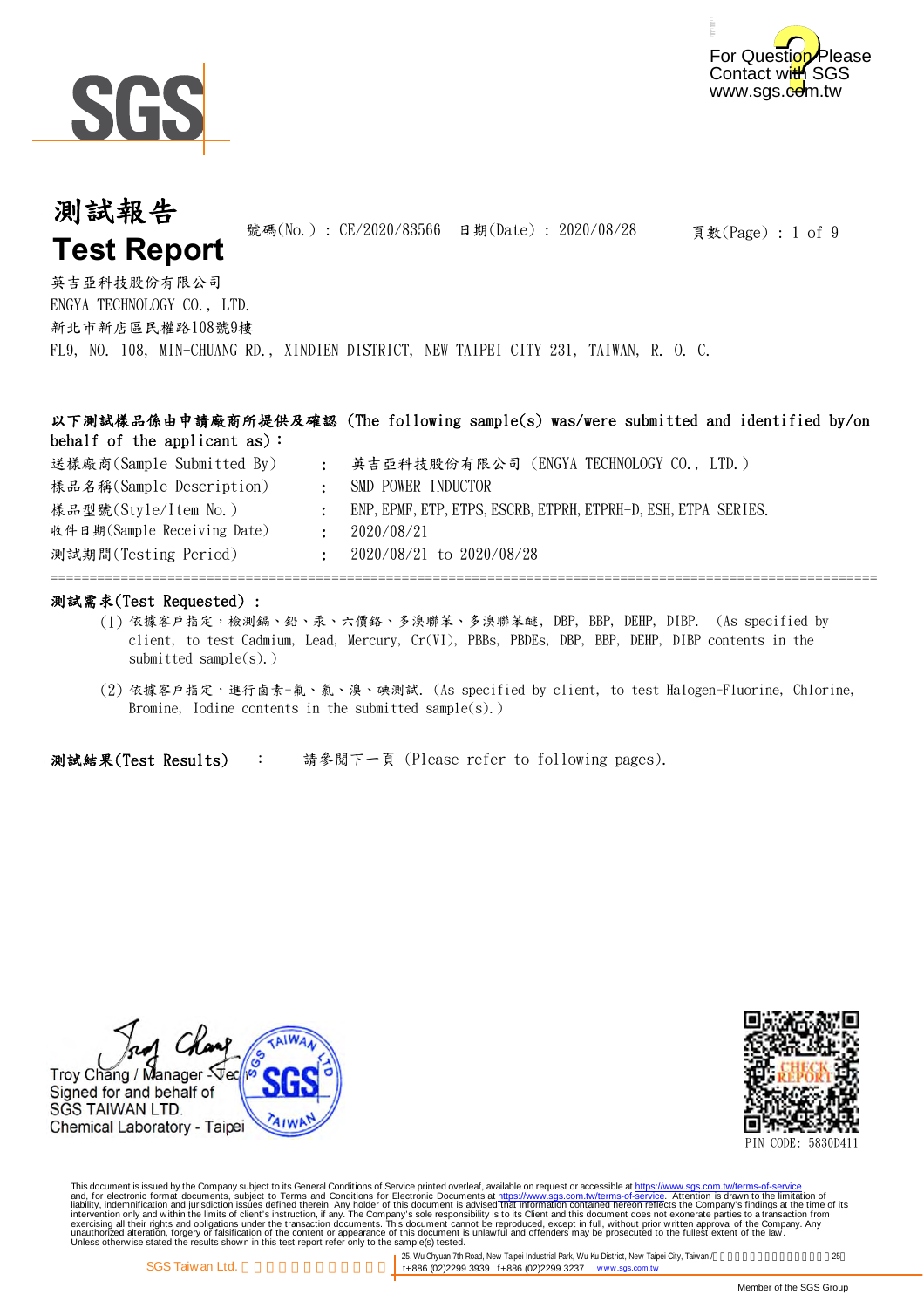

頁數(Page) : 2 of 9

英吉亞科技股份有限公司 ENGYA TECHNOLOGY CO., LTD. 新北市新店區民權路108號9樓 FL9, NO. 108, MIN-CHUANG RD., XINDIEN DISTRICT, NEW TAIPEI CITY 231, TAIWAN, R. O. C.

### 測試結果(Test Results)

: 測試部位(PART NAME)No.1 整體混測 (MIXED ALL PARTS)

| 测試項目<br>(Test Items)                                 | 單位<br>$(\text{Unit})$ | 测試方法<br>(Method)                                                                                                                     | <b>MDL</b>          | 結果<br>(Result)<br>No.1 |
|------------------------------------------------------|-----------------------|--------------------------------------------------------------------------------------------------------------------------------------|---------------------|------------------------|
| 編 / Cadmium (Cd)                                     | mg/kg                 | 參考IEC 62321-5 (2013), 以感應耦合<br>電漿發射光譜儀檢測. / With<br>reference to IEC $62321-5$ $(2013)$ and<br>performed by ICP-OES.                 | $\overline{2}$      | n. d.                  |
| 鉛 / Lead (Pb)                                        | mg/kg                 | 參考IEC 62321-5 (2013), 以感應耦合<br>電漿發射光譜儀檢測. / With<br>reference to IEC $62321-5$ $(2013)$ and<br>performed by ICP-OES.                 | $\overline{2}$      | n. d.                  |
| 汞 / Mercury (Hg)                                     | mg/kg                 | 參考IEC 62321-4:2013+ AMD1:2017, 以<br>感應耦合電漿發射光譜儀檢測. / With<br>reference to IEC 62321-4:2013+<br>$AMD1:2017$ and performed by ICP-OES. | $\overline{2}$      | n.d.                   |
| 六價鉻 / Hexavalent Chromium Cr(VI)                     | mg/kg                 | 參考IEC 62321-7-2 (2017), 以UV-VIS<br>檢測. / With reference to IEC<br>$62321 - 7 - 2$ (2017) and performed by<br>UV-VIS.                 | 8                   | n. d.                  |
| 多溴聯苯總和 / Sum of PBBs                                 | mg/kg                 |                                                                                                                                      |                     | n.d.                   |
| 一溴聯苯 / Monobromobiphenyl                             | mg/kg                 |                                                                                                                                      | 5                   | n. d.                  |
| 二溴聯苯 / Dibromobiphenyl                               | mg/kg                 |                                                                                                                                      | $\overline{5}$      | n. d.                  |
| 三溴聯苯 / Tribromobiphenyl                              | mg/kg                 | 參考IEC 62321-6 (2015), 以氣相層析/<br>質譜儀檢測. / With reference to IEC<br>$62321-6$ (2015) and performed by<br>GC/MS.                        | $\overline{5}$      | n. d.                  |
| 四溴聯苯 / Tetrabromobiphenyl                            | mg/kg                 |                                                                                                                                      | $\overline{5}$      | n.d.                   |
| 五溴聯苯 / Pentabromobiphenyl                            | mg/kg                 |                                                                                                                                      | $\overline{5}$      | n.d.                   |
| 六溴聯苯 / Hexabromobiphenyl                             | mg/kg                 |                                                                                                                                      | $\overline{5}$      | n. d.                  |
| 七溴聯苯 / Heptabromobipheny1                            | mg/kg                 |                                                                                                                                      | $\overline{5}$<br>5 | n.d.                   |
| 八溴聯苯 / Octabromobiphenyl<br>九溴聯苯 / Nonabromobiphenyl | mg/kg                 |                                                                                                                                      | $\overline{5}$      | n. d.                  |
| 十溴聯苯 / Decabromobipheny1                             | mg/kg<br>mg/kg        |                                                                                                                                      | 5                   | n. d.<br>n. d.         |

This document is issued by the Company subject to its General Conditions of Service printed overleaf, available on request or accessible at https://www.sgs.com.tw/terms-of-service<br>and, for electronic format documents, subj

25, Wu Chyuan 7th Road, New Taipei Industrial Park, Wu Ku District, New Taipei City, Taiwan / t+886 (02)2299 3939 f+886 (02)2299 3237 www.sgs.com.tw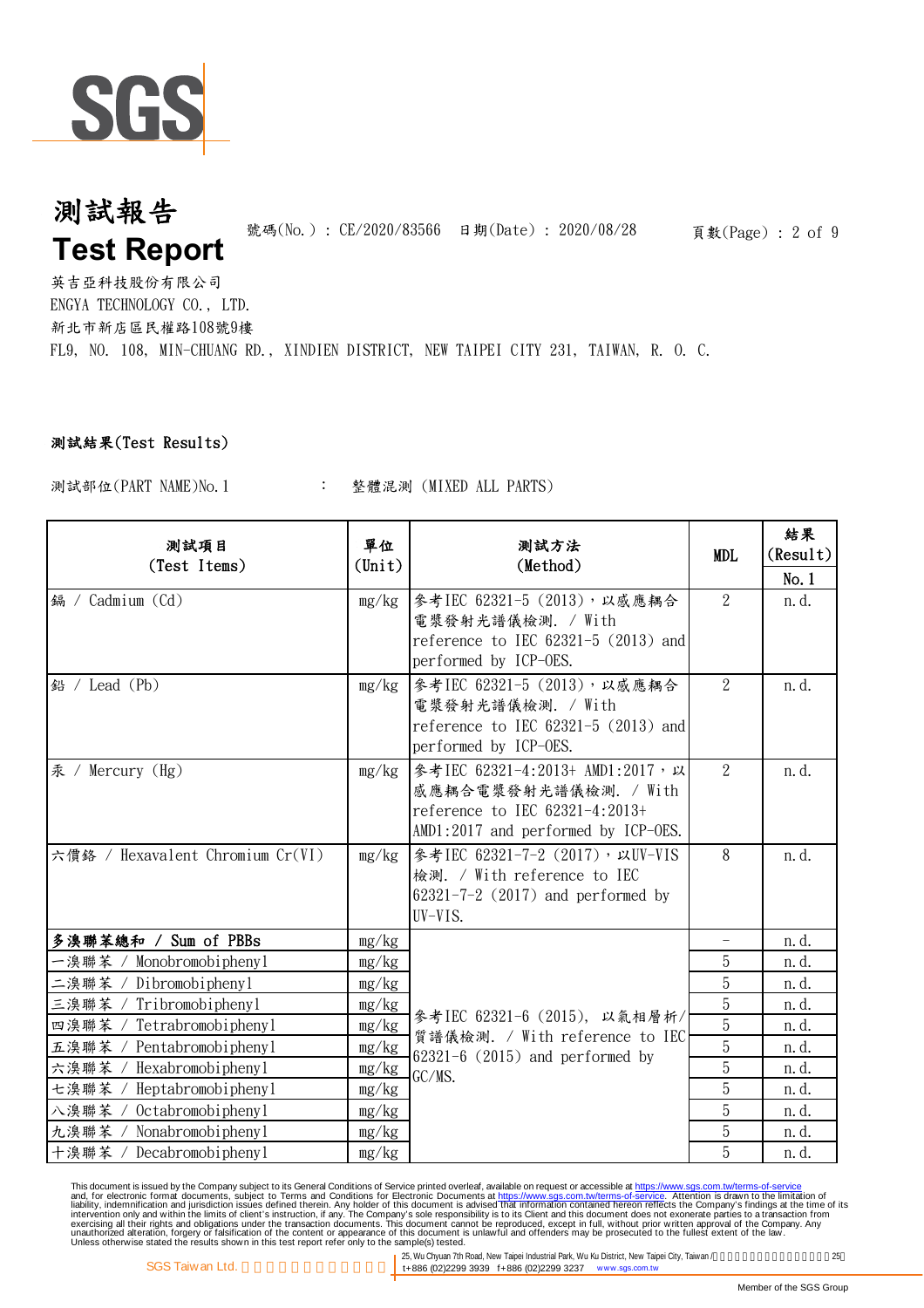

英吉亞科技股份有限公司 ENGYA TECHNOLOGY CO., LTD. 新北市新店區民權路108號9樓

FL9, NO. 108, MIN-CHUANG RD., XINDIEN DISTRICT, NEW TAIPEI CITY 231, TAIWAN, R. O. C.

| 测試項目<br>(Test Items)                                                                      | 單位<br>$(\text{Unit})$ | 测試方法<br>(Method)                                                                                                      | <b>MDL</b>               | 結果<br>(Result)<br>No.1 |
|-------------------------------------------------------------------------------------------|-----------------------|-----------------------------------------------------------------------------------------------------------------------|--------------------------|------------------------|
| 多溴聯苯醚總和 / Sum of PBDEs                                                                    | mg/kg                 |                                                                                                                       | $\overline{\phantom{m}}$ | n.d.                   |
| 一溴聯苯醚 / Monobromodiphenyl ether                                                           | mg/kg                 |                                                                                                                       | 5                        | n. d.                  |
| Dibromodiphenyl ether<br>二溴聯苯醚 /                                                          | mg/kg                 | 參考IEC 62321-6 (2015), 以氣相層析/<br>質譜儀檢測. / With reference to IEC<br>$62321-6$ (2015) and performed by<br>GC/MS.         | 5                        | n.d.                   |
| 三溴聯苯醚 / Tribromodiphenyl ether                                                            | mg/kg                 |                                                                                                                       | $\overline{5}$           | n.d.                   |
| 四溴聯苯醚 / Tetrabromodiphenyl ether                                                          | mg/kg                 |                                                                                                                       | $\overline{5}$           | n. d.                  |
| Pentabromodiphenyl ether<br>五溴聯苯醚 /                                                       | mg/kg                 |                                                                                                                       | $\overline{5}$           | n. d.                  |
| Hexabromodiphenyl ether<br>六溴聯苯醚 /                                                        | mg/kg                 |                                                                                                                       | $\overline{5}$           | n. d.                  |
| Heptabromodiphenyl ether<br>七溴聯苯醚 /                                                       | mg/kg                 |                                                                                                                       | $\overline{5}$           | n. d.                  |
| Octabromodiphenyl ether<br>八溴聯苯醚 /                                                        | mg/kg                 |                                                                                                                       | $\overline{5}$           | n. d.                  |
| 九溴聯苯醚 / Nonabromodiphenyl ether                                                           | mg/kg                 |                                                                                                                       | 5                        | n.d.                   |
| 十溴聯苯醚 / Decabromodiphenyl ether                                                           | mg/kg                 |                                                                                                                       | 5                        | n.d.                   |
| 鄰苯二甲酸二 (2-乙基己基)酯 / DEHP<br>$(Di - (2-ethylhexyl)$ phthalate) $(CAS)$<br>No.: $117-81-7$ ) | mg/kg                 |                                                                                                                       | 50                       | n. d.                  |
| 鄰苯二甲酸丁苯甲酯 / BBP (Butyl<br>Benzyl phthalate) (CAS No.: 85-68-7)                            | mg/kg                 | 參考IEC 62321-8 (2017), 以氣相層析/<br>質譜儀檢測. / With reference to IEC<br>62321-8 (2017). Analysis was<br>performed by GC/MS. | 50                       | n.d.                   |
| 鄰苯二甲酸二丁酯 / DBP (Dibutyl<br>phthalate) (CAS No.: $84-74-2$ )                               | mg/kg                 |                                                                                                                       | 50                       | n.d.                   |
| 鄰苯二甲酸二異丁酯 / DIBP (Di-<br>isobutyl phthalate) (CAS No.: 84-69-<br>5)                       | mg/kg                 |                                                                                                                       | 50                       | n.d.                   |
| 鹵素 / Halogen                                                                              |                       |                                                                                                                       |                          |                        |
| 鹵素 (氟) / Halogen-Fluorine (F) (CAS<br>No.: $14762-94-8$                                   | mg/kg                 |                                                                                                                       | 50                       | n.d.                   |
| 鹵素 (氯) / Halogen-Chlorine (Cl)<br>$(CAS No. : 22537-15-1)$                                | mg/kg                 | 參考BS EN 14582 (2016), 以離子層析<br>儀分析. / With reference to BS EN<br>14582 (2016). Analysis was<br>performed by IC.       | 50                       | n.d.                   |
| 鹵素 (溴) / Halogen-Bromine (Br) (CAS<br>No.: $10097-32-2$                                   | mg/kg                 |                                                                                                                       | 50                       | n. d.                  |
| 鹵素 (碘) / Halogen-Iodine (I) (CAS<br>No.: $14362 - 44 - 8$ )                               | mg/kg                 |                                                                                                                       | 50                       | n. d.                  |

This document is issued by the Company subject to its General Conditions of Service printed overleaf, available on request or accessible at https://www.sgs.com.tw/terms-of-service<br>and, for electronic format documents, subj

25, Wu Chyuan 7th Road, New Taipei Industrial Park, Wu Ku District, New Taipei City, Taiwan / t+886 (02)2299 3939 f+886 (02)2299 3237 www.sgs.com.tw

頁數(Page) : 3 of 9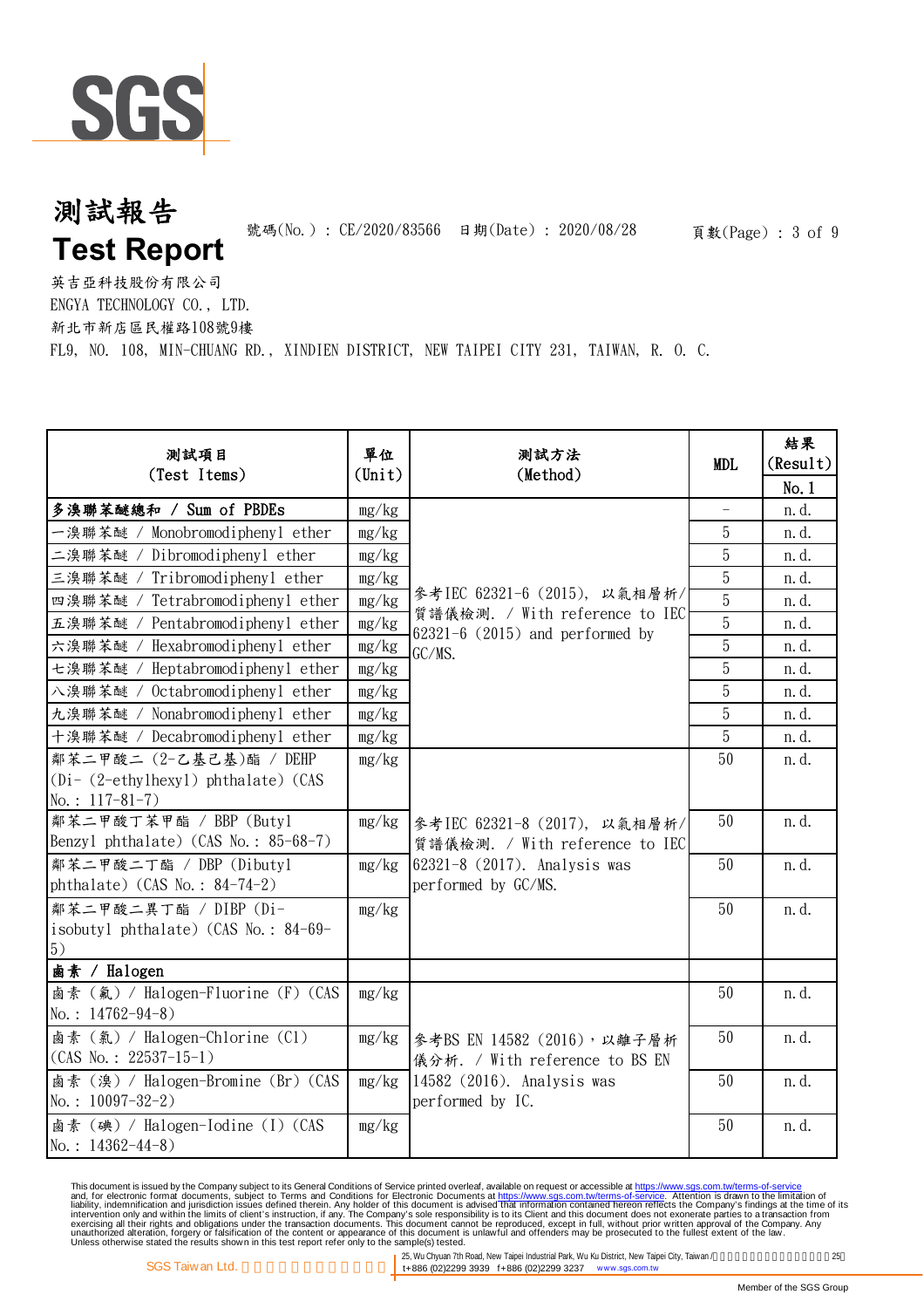

頁數(Page) : 4 of 9

英吉亞科技股份有限公司 ENGYA TECHNOLOGY CO., LTD. 新北市新店區民權路108號9樓 FL9, NO. 108, MIN-CHUANG RD., XINDIEN DISTRICT, NEW TAIPEI CITY 231, TAIWAN, R. O. C.

### 備註(Note):

- 1. mg/kg = ppm;0.1wt% = 1000ppm
- 2. MDL = Method Detection Limit (方法偵測極限值)
- 3. n.d. = Not Detected (未檢出)
- 4. "-" = Not Regulated (無規格值)
- 5. 樣品的測試是基於申請人要求混合測試,報告中的混合測試結果不代表其中個別單一材質的含量. (The samples was/were analyzed on behalf of the applicant as mixing sample in one testing. The above results was/were only given as the informality value.)

25, Wu Chyuan 7th Road, New Taipei Industrial Park, Wu Ku District, New Taipei City, Taiwan / The Asset of the 25 t+886 (02)2299 3939 f+886 (02)2299 3237 www.sgs.com.tw

Member of the SGS Group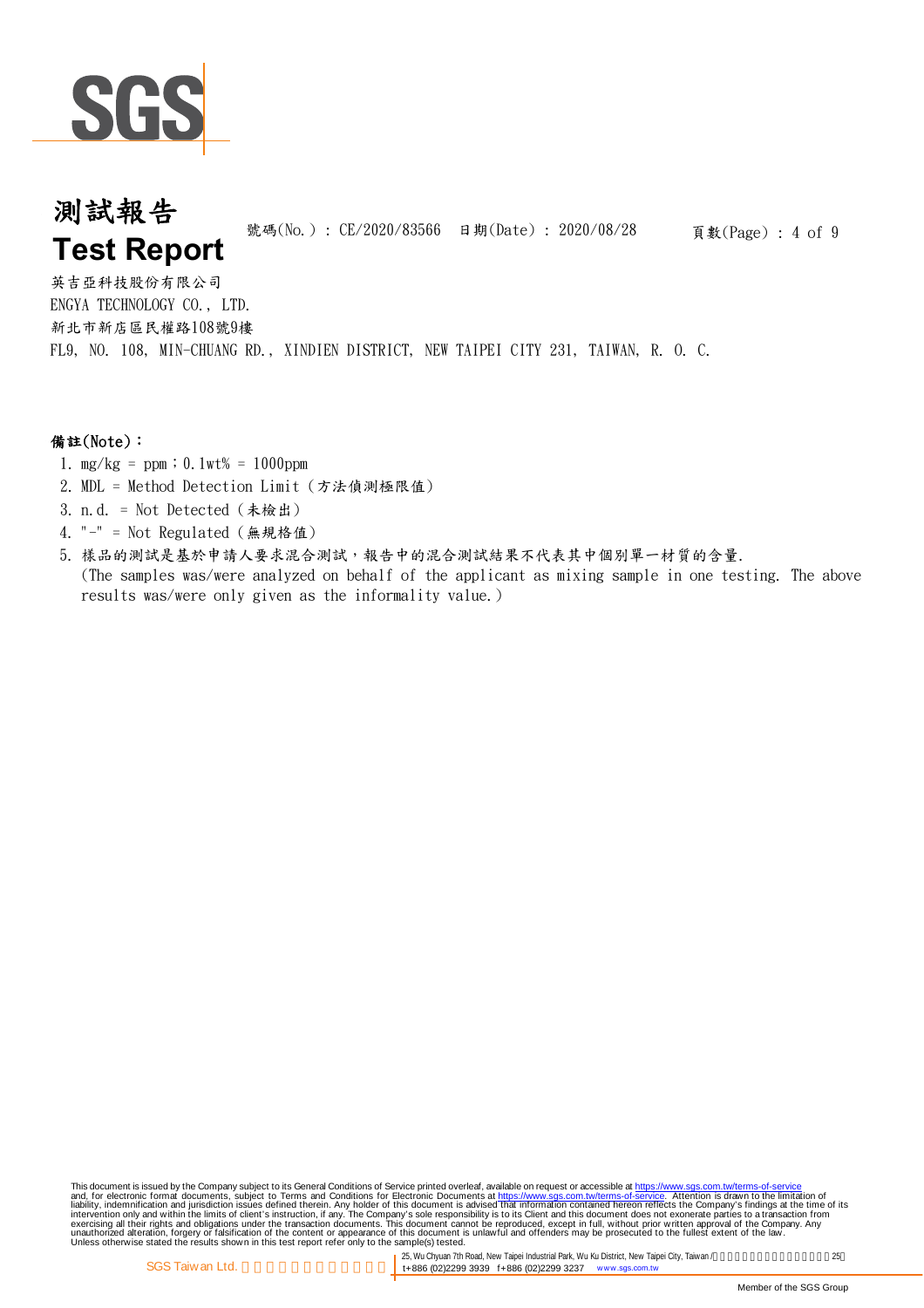

頁數(Page) : 5 of 9

英吉亞科技股份有限公司 ENGYA TECHNOLOGY CO., LTD. 新北市新店區民權路108號9樓 FL9, NO. 108, MIN-CHUANG RD., XINDIEN DISTRICT, NEW TAIPEI CITY 231, TAIWAN, R. O. C.

#### 重金屬流程圖 **/ Analytical flow chart of Heavy Metal**

根據以下的流程圖之條件,樣品已完全溶解。(六價鉻測試方法除外) These samples were dissolved totally by pre-conditioning method according to below flow chart. (Cr6+ test method excluded)



This document is issued by the Company subject to its General Conditions of Service printed overleaf, available on request or accessible at https://www.sgs.com.tw/terms-of-service<br>and, for electronic format documents, subj

25, Wu Chyuan 7th Road, New Taipei Industrial Park, Wu Ku District, New Taipei City, Taiwan / The Asset of the 25 t+886 (02)2299 3939 f+886 (02)2299 3237 www.sgs.com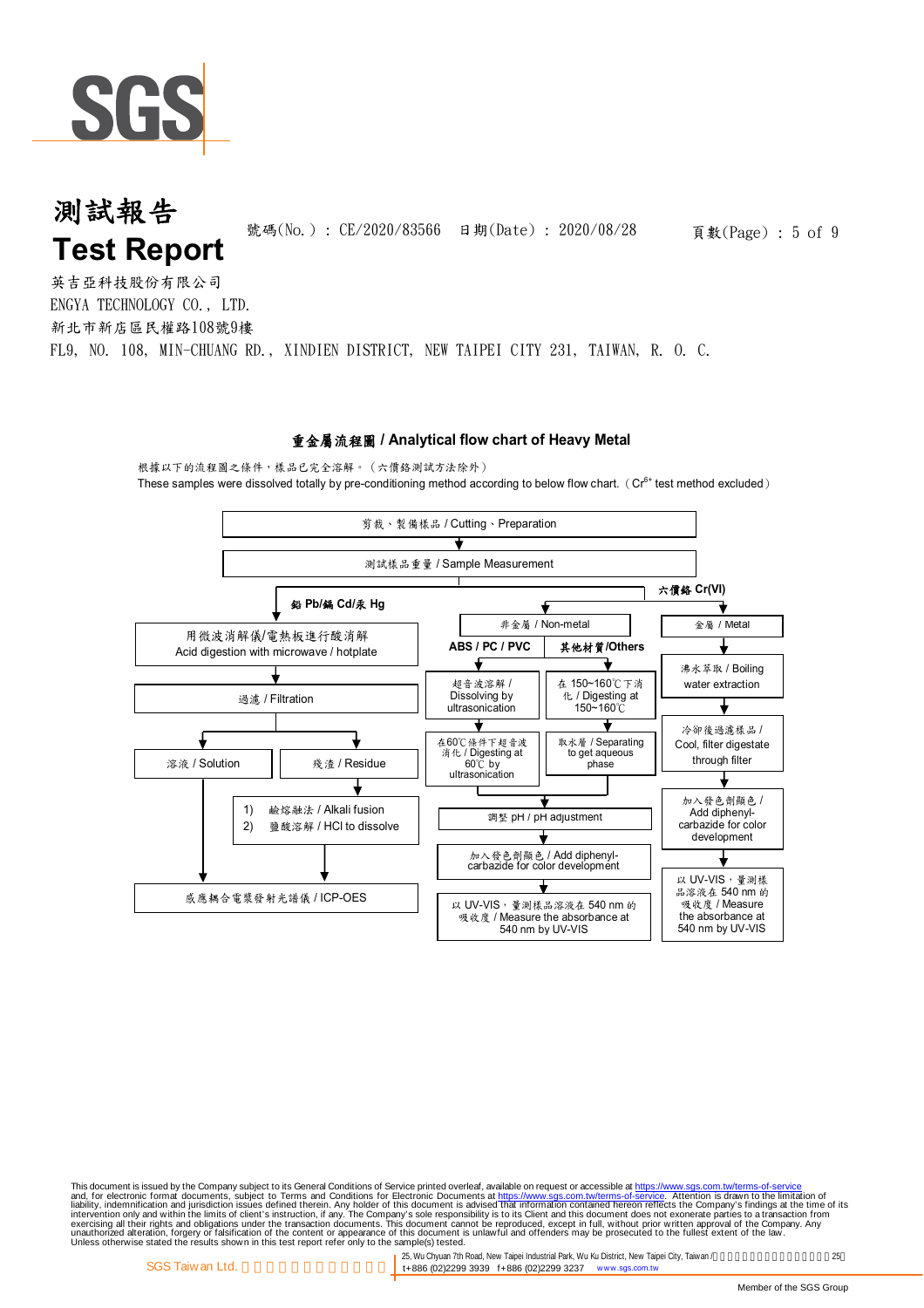

英吉亞科技股份有限公司 ENGYA TECHNOLOGY CO., LTD. 新北市新店區民權路108號9樓 FL9, NO. 108, MIN-CHUANG RD., XINDIEN DISTRICT, NEW TAIPEI CITY 231, TAIWAN, R. O. C.

### 多溴聯苯**/**多溴聯苯醚分析流程圖 **/ Analytical flow chart - PBB/PBDE**



This document is issued by the Company subject to its General Conditions of Service printed overleaf, available on request or accessible at https://www.sgs.com.tw/terms-of-service<br>and, for electronic format documents, subj

25, Wu Chyuan 7th Road, New Taipei Industrial Park, Wu Ku District, New Taipei City, Taiwan / The Asset of the 25 t+886 (02)2299 3939 f+886 (02)2299 3237 www.sgs.com.tw

頁數(Page) : 6 of 9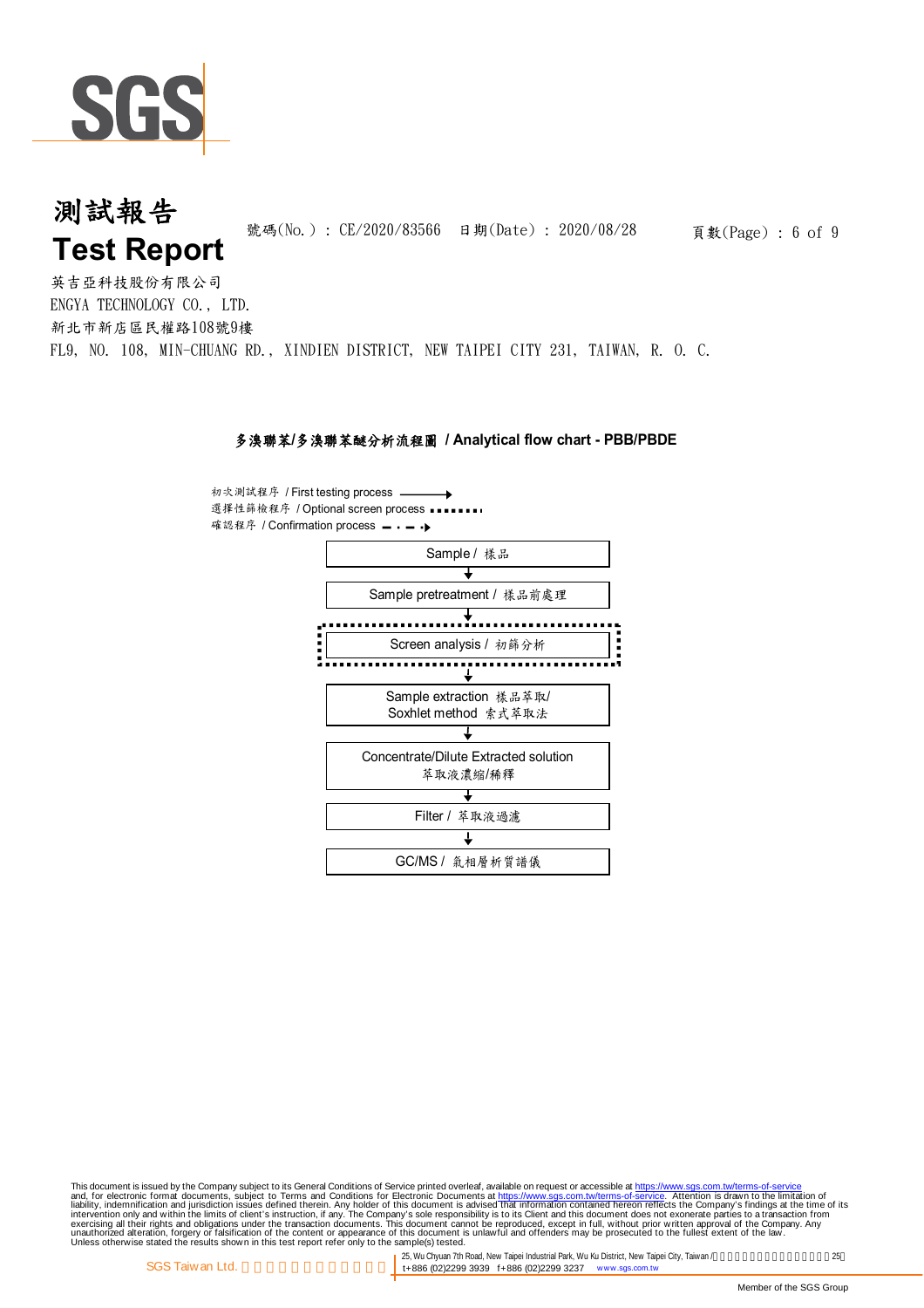

頁數(Page) : 7 of 9

英吉亞科技股份有限公司 ENGYA TECHNOLOGY CO., LTD. 新北市新店區民權路108號9樓 FL9, NO. 108, MIN-CHUANG RD., XINDIEN DISTRICT, NEW TAIPEI CITY 231, TAIWAN, R. O. C.

#### 可塑劑分析流程圖 **/ Analytical flow chart - Phthalate**

#### 【測試方法**/Test method: IEC 62321-8**】



This document is issued by the Company subject to its General Conditions of Service printed overleaf, available on request or accessible at https://www.sgs.com.tw/terms-of-service<br>and, for electronic format documents, subj

25, Wu Chyuan 7th Road, New Taipei Industrial Park, Wu Ku District, New Taipei City, Taiwan / The Asset of the 25 t+886 (02)2299 3939 f+886 (02)2299 3237 www.sgs.com.tw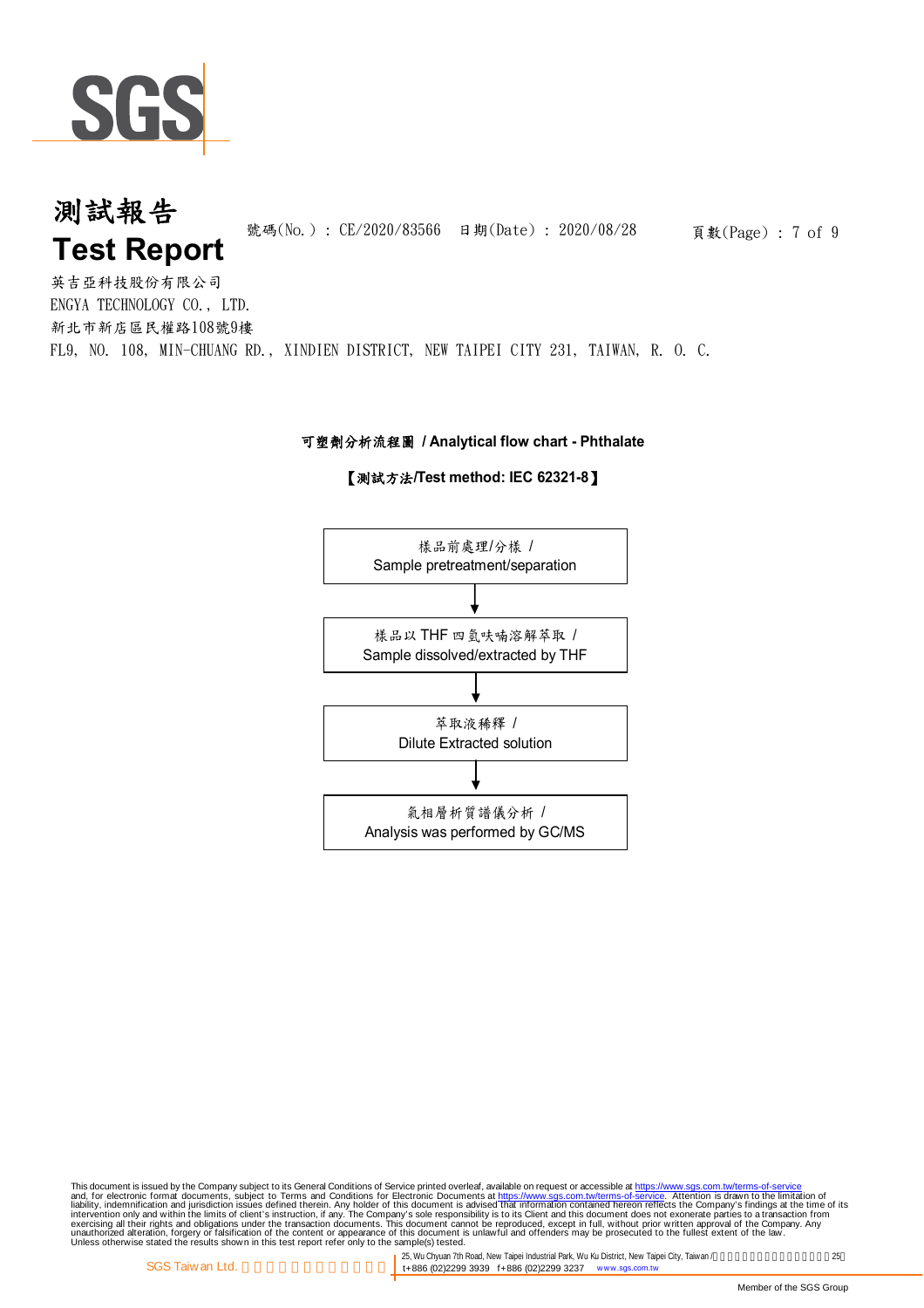

英吉亞科技股份有限公司 ENGYA TECHNOLOGY CO., LTD. 新北市新店區民權路108號9樓

FL9, NO. 108, MIN-CHUANG RD., XINDIEN DISTRICT, NEW TAIPEI CITY 231, TAIWAN, R. O. C.



鹵素分析流程圖 **/ Analytical flow chart - Halogen**

This document is issued by the Company subject to its General Conditions of Service printed overleaf, available on request or accessible at https://www.sgs.com.tw/terms-of-service<br>and, for electronic format documents, subj

25, Wu Chyuan 7th Road, New Taipei Industrial Park, Wu Ku District, New Taipei City, Taiwan / The Asset of the 25 t+886 (02)2299 3939 f+886 (02)2299 3237 www.sgs.com.tw

頁數(Page) : 8 of 9